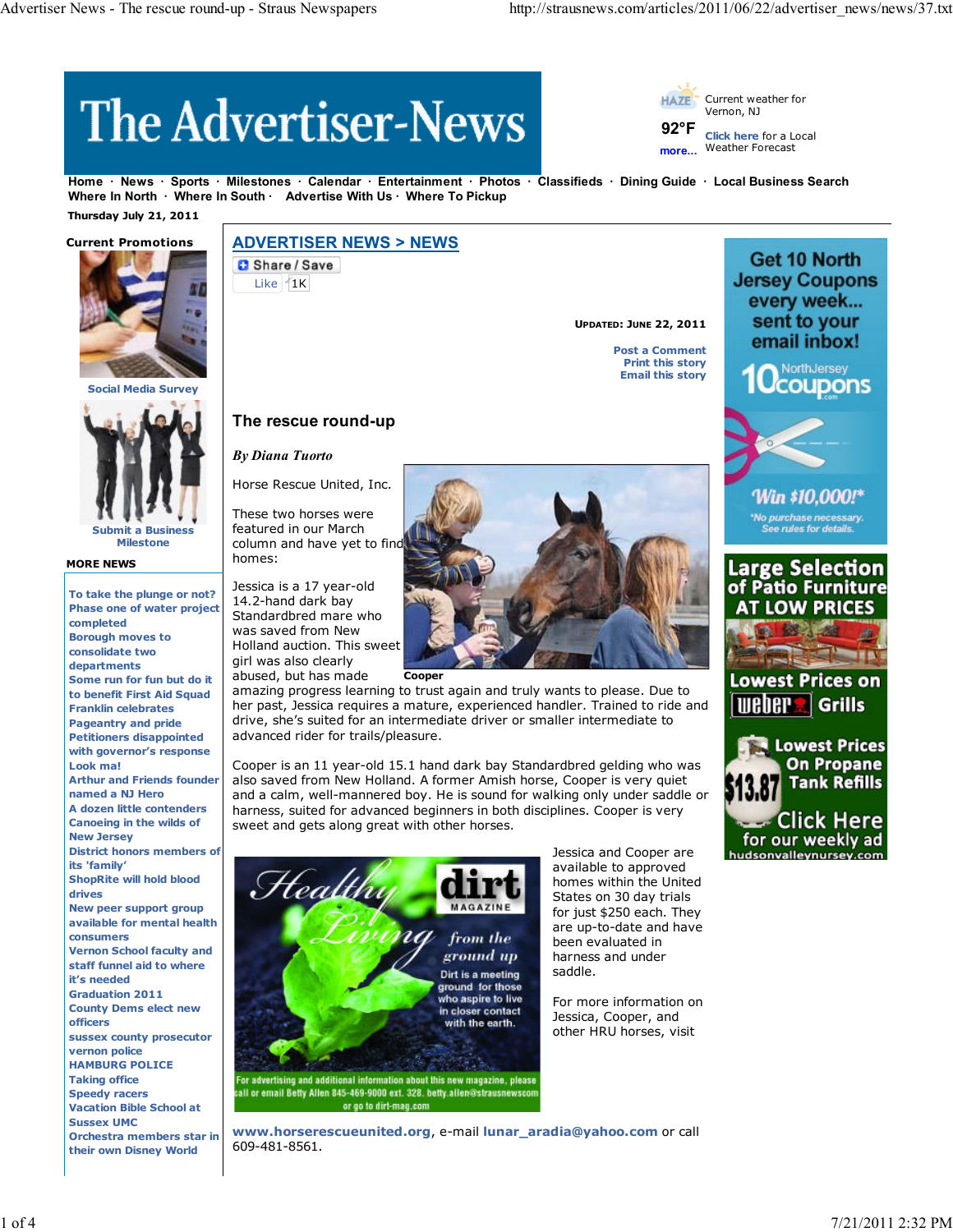#### **show**

- **Young pianist accepted at Manhattan School of Music**
- **Lindsay Dunn to represent NJ in national theatrical**
- **contest Congratulations class of 2011**
- **Junior zookeepers hold** T. **open house**
- **Field day fun**
- **Student art comes in many** Ĥ. **styles**

#### **Newspapers**

The Chronicle

The Photo News

- The Warwick Advertiser
- The Advertiser News (North)
- The Advertiser News (South)

The Sparta Independent The Township Journal

The West Milford Messenger

The Pike County Courier

Have a house steeped in more than just personal history? Click here and tell us about your historical house!

#### **Special Sections**

**Golf Country 2011**

**Horse Country North 2010 Horse Country South 2010 Directory of Community Services**

#### **Services**

Subscribe RSS Subscribe E-Mail Subscribe Contact Us Submit a Classified Submit a Letter Submit a Press Release or Announcement

Submit a Business Milestone

**Search the archives**

**Find an archived article. Advanced search form**





**Thunder**

Thunder is a six month old Pit/Lab mix. He is super sweet and loves to give hugs and kisses. He is 90 percent house trained and loves other dogs and kids. He is crate trained and working with our trainer on his basic obedience. Thunder would make the perfect lap/cuddle buddy.

Georgia is a two year-old Pug/Jack Russell mix. She is very sweet and would love a house with a fenced-in yard where she can run around. She is house trained, crate trained, and is great with other dogs and kids. Georgia loves to play and will make a great addition to any family.

For more information on Thunder, Georgia or Paws 2 Your Heart, visit **www.paws2yourheartrescue.org** or call 973-271-6897.

## Eleventh Hour Rescue

Sinclair is a unique combination of Border Collie and pit bull. Less than two years old, his good looks draw attention wherever he goes. Sinclair is very friendly, playful, outgoing, and energetic. He loves to play with a tennis ball and has a very cute pouncing maneuver. When he's done romping around, he just wants to cuddle up next to you. This medium sized dog would love a home of his own.

Peter is a 4- to 5-year-old American Bull Dog/Terrier mix who spent the first few years of his life living in a shelter, waiting for a family to choose him. Two years ago, a wonderful family took him home. Sadly, due to personal circumstances, the family can no longer keep him. Peter is housebroken and has graduated two levels of basic obedience classes. He lived with two children and slept with them every night. He is loving, obedient, and eager to please. He loves to cuddle, but also loves to play with toys or go for walks. Peter needs to be the only pet in the home, but he will be worth it.

To learn more about Sinclair, Peter, or Eleventh Hour Rescue, visit **www.ehrdogs.org**, e-mail **eleventhhrrescue@aol.com** or call 973-664-0865.

Noah's Ark Animal Welfare Association

Sarah is a 1-year-old medium-sized Labrador Retriever/Chinese Shar-Pei mix who was rescued from a hoarding situation by another shelter then transferred to Noah's Ark. She came to Noah's Ark months ago with mange, a skin condition that she's since been treated for. Sarah is a shy dog, but has been coming out of her shell once she gets to know someone. She is also becoming a lap dog and gets along with other dogs. Sarah would love a quiet home.

For more information on Sarah or Noah's Ark, visit **www.noahsarknj.org** or call 973-347-0378.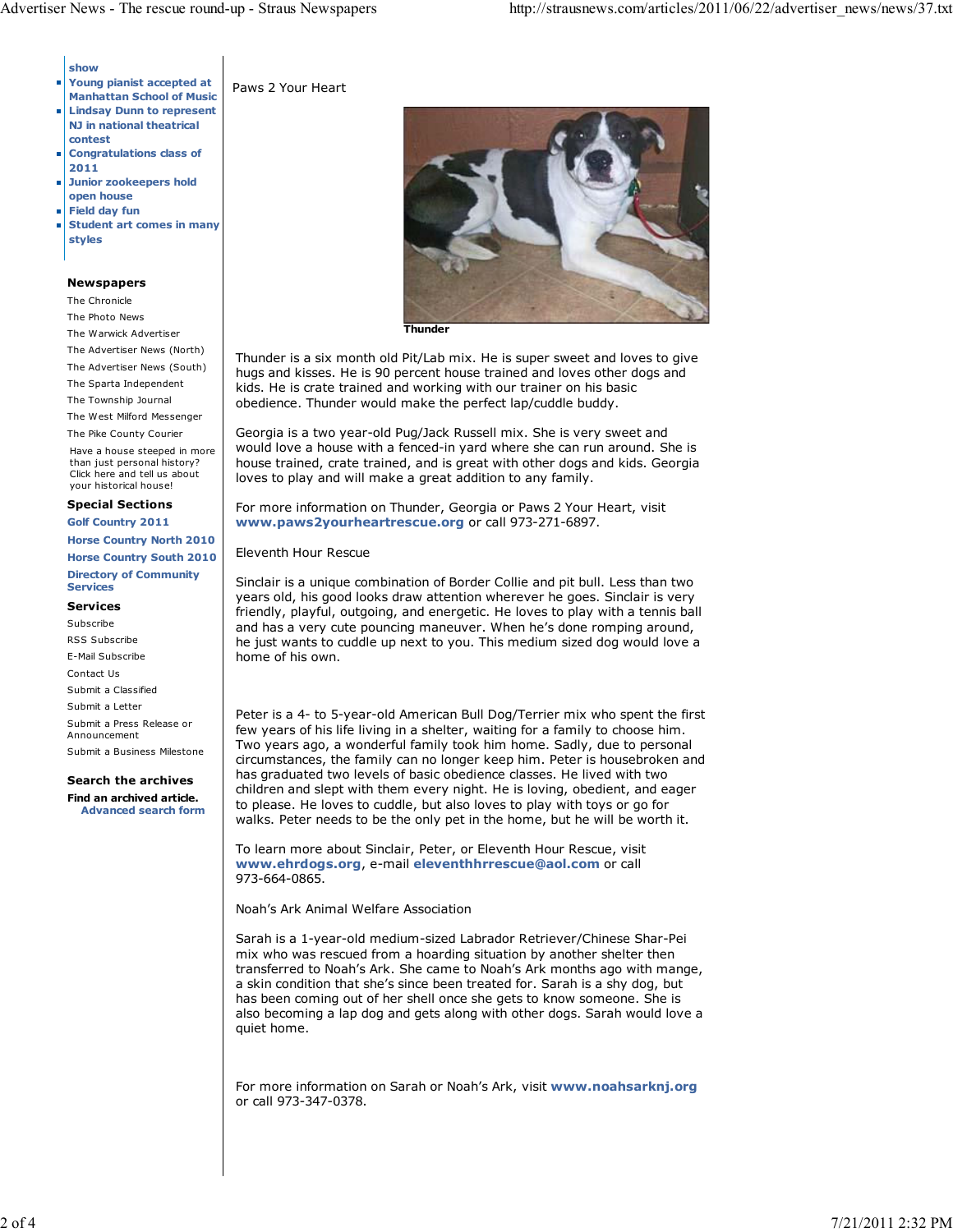rescues in need of volunteers, donations or loving homes: Animal Rescue Service (Fredon) - for dogs and cats **www.petfinder.com/shelters /NJ614.html** or 973-300-5959 BARKS (Byram) - for cats and dogs- **www.barksinc.com** or 973-300-3185 CLAWS Cat Rescue & Adoption Shelter of Sussex, Inc. (Augusta) - for cats **clawscatshelter.com** or 973-875-8540 Eleventh Hour Rescue (Rockaway)- for dogs **www.ehrdogs.org** or 973-664-0865 Father John's Animal House (Lafayette) - for cats and dogs **www.sussex.petfinder.org** or 973-300-5909 Hippity Hop Rabbit Rescue (Somerville) - for rabbits **www.hippityhoprabbitrescue.com** or 973-393-2922 Horse Rescue United, Inc. (Allentown)- for horses of all breeds**www.horserescueunited.org** or 609-481-8561 K.I.S.S. (Kitties In-need-of Someone Special, Inc.) (Hopatcong) - for cats **www.kiss.petfinder.com** or 973-670-2481 Mylestone Equine Rescue (Phillipsburg) - for horses of all breeds - **www.mylestone.org** or 908-995-9300 Noah's Ark Animal Welfare Association (Ledgewood)- for cats and dogs **www.noahsarknj.org** or 973-347-0378 One Step Closer Animal Rescue (O.S.C.A.R.) (Sparta) - for cats and dogs **www.petfinder.com/shelters /NJ133.html** or 973-652-3969 Operation Sanctuary (Landing) for cats **www.operationsanctuary.org** or 610-628-9160 Paws 2 Your Heart (Lafayette) for cats and dogs **www.paws2yourheartrescue.org** or 973-271-6897 Pet Adoption League (Hackettstown)- for dogs and cats**www.palpets.org** or 973-584-0095 ReRun, Inc. (Helmetta) - for Thoroughbred horses **www.rerun.org** or 732-521-1370 Safe Haven Rabbit Rescue (Clinton) - for rabbits**www.safehavenrr.org** or 973-238-0814